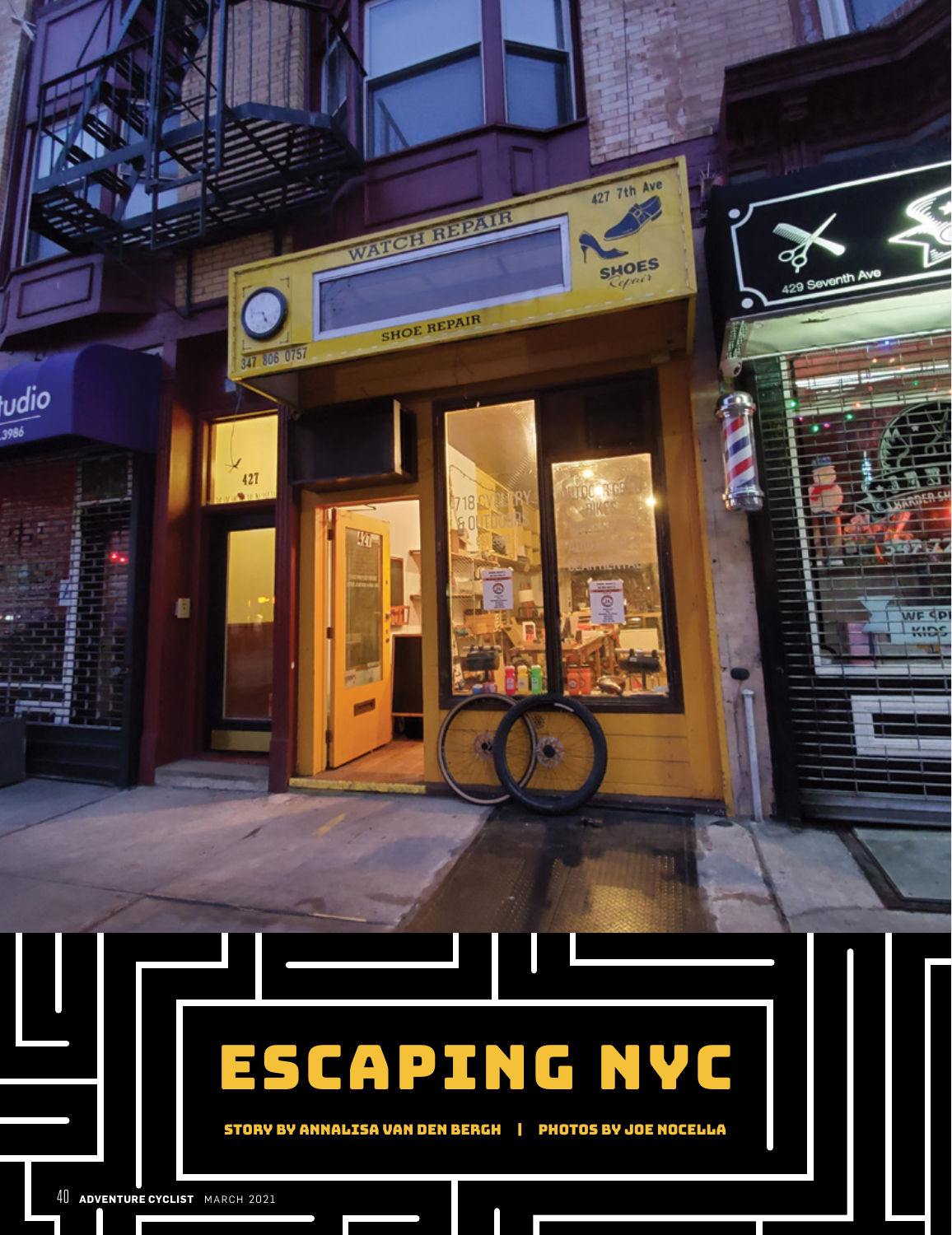ong before Joe Nocella, owner of 718 Cyclery and Outdoors in Brooklyn, downsized his shop to his current oneman show, he'd play a game with his employees every time a certain major national bicycling magazine arrived. "We'd have a pool of the typical words used on covers: hot, climb, burn, speed, strong, shape, new, lean, fit, fast. We'd each put in some cash, guess three words, unwrap the magazine, and whoever won got the pot of money."

Over 15,000 miles of cycling around the world, I've yet to come across a bike shop as down-to-earth as my hometown's 718 Cyclery and Outdoors. Joe, a former bike messenger and architect, established the shop in his backyard in 2008. Prior to landing at its present-day South Slope location, a cozy former watch shop, 718 Cyclery and Outdoors really grew into its own between 2011 and 2019 at its previous, larger Gowanus location. Here, the addition of "Outdoors" was added to its name to mark the store as New York City's only small-business competitor to REI, to differentiate it as one of the country's only adventure cycling– themed bike shops, and to pay homage to their signature event that has become my favorite part about them — Micro-Tours.

Every season except winter (and those affected by global pandemics), 718 organizes regular overnight weekend bike trips that start in the heart of the city. About seven years ago, the first Micro-Tour was launched by accident after staff members would constantly reminisce among themselves about their bike tours, prompting inquisitive customers to keep asking, "When's the next one?"

Word quickly spread because, as any adventure cyclist knows, overnight bike tours are the gateway to bicycle touring. 718's Micro-Tours can now draw in up to 50 people, cycling to places like the Catskills, the Hudson River valley, Westchester, and even as urban as across Brooklyn to the airport-turnedpark Floyd Bennett Field.

In a "Mappy Hour" webinar, Joe talks about the power of finding adventure in the unlikeliest of places. "I always like going to Floyd Bennett Field

just because you get to camp in Brooklyn. Not incredibly immersive — there are planes flying overhead, you can hear the Belt Parkway, there are idiots drag racing their cars all over the place, and there are fireworks and RVs everywhere. [But] there are brief moments where you can almost bend reality and imagine that you're in the woods. I always think of it like the Brady Bunch in their backyard where it was obviously a set."

Last fall, I finally joined a Micro-Tour myself and brought along my then-cyclinghesitant friend, Leeron. She felt immediately comfortable on the ride up to Westchester as the group's wide spectrum of cycling styles created a net that left no one behind. The group's bikes ranged from road bikes to cargo bikes to one with a trailer hauling a 130-pound Great Dane.

That inclusivity breeds a Micro-Tour and staff demographic that has never been male dominant. Mal Johnson, a 718 regular, shared with me that, "Seeing trans and gendernonconforming people on staff made me, as a trans person, feel more welcomed and safe in the shop and especially on Micro-Tours."

Unlike other bike shops' intimidating paceline group rides, Micro-Tours have a low barrier to entry and create an environment that favors the journey over the speed. The Micro-Tour proves that in just one day, you can pedal your way from the city to the country on any bike and out of any town — even the most populous one in the U.S.

Those memories and connections reach back into the shop. In his webinar, Joe continues: "For me as a business owner, someone can walk in and buy a helmet or a lock and leave, and that's great. But someone can also walk in and say, 'Remember that trip last October, [when] we were on the side of the mountain in the rain?' You're living with people and you're sleeping with people and you're surviving with people. You have these connections that are far bigger than retail. And those connections to me are just unbelievable."



718 has become a reminiscing point and a starting point for adventure. New Yorkers, many of whom lack cars, don't typically think of their city as accessible to nature. But a total bike touring newcomer could walk into Joe's shop and, instead of investing in fancy equipment, be oriented to everything they need to dip their feet in the water: a rental bike, a gear loan, and a Micro-Tour registration.

My theory is that the more Joe and his former team have treated cycling as a way of life instead of a hobby, the more grounded they have become in it. Joe knows the bicycle is a vehicle with a purpose that goes beyond maximizing wattage or burning calories – it's a gateway and a tool for empowerment, learning, storytelling, freedom, and so much more. He uses his now tiny shop to not just sell things but also as a platform for free maintenance lessons, talks, grant programs for under-represented groups in the bike industry, and short, intimate historical bike tours around Brooklyn.

On a hot Tuesday morning in July, I finally made my COVID-19–delayed visit to Joe's new 320-square-foot shop in the South Slope neighborhood of Brooklyn. Joe's a quirky guy with a soft voice who's filled with knowledge about the city. One of his life goals is to never break his streak of wearing shorts year-round.

He had just opened up his shop after having to close it for a week to catch up. The pandemic has made for a busy few months of selling out of bikes. It's a classic New York holein-the-wall with trinkets and stickers from past trips filling every corner and bike frames hanging from the

CONTINUED ON PAGE 49